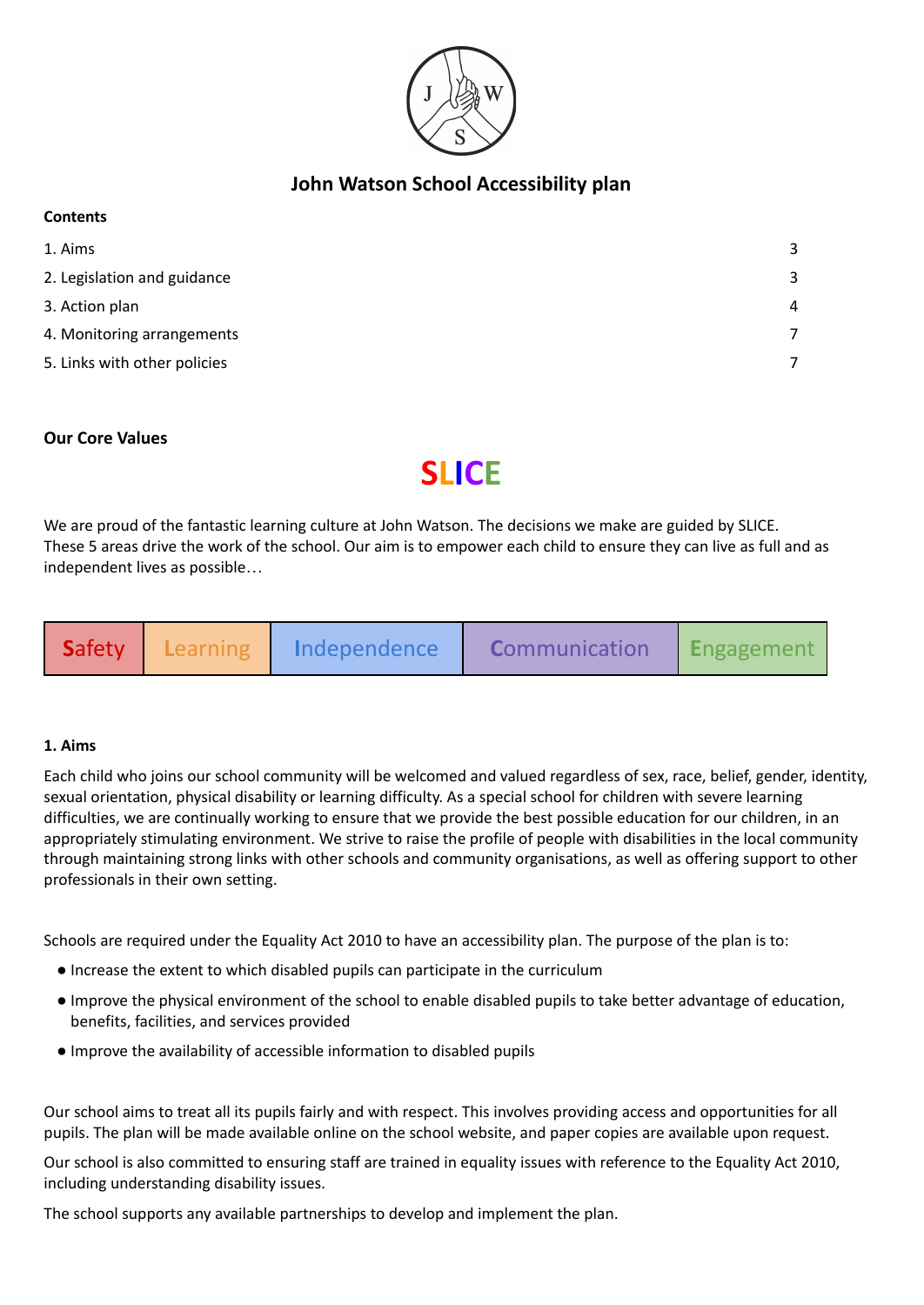Our school's complaints procedure covers the accessibility plan. If you have any concerns relating to accessibility in school, the complaints procedure sets out the process for raising these concerns.

<span id="page-1-0"></span>We have included a range of stakeholders in the development of this accessibility plan, including the governors of the school.

Our governing body also recognises its responsibility towards employees with disabilities and will:

Monitor recruitment procedures to ensure that persons with disabilities are provided with equal opportunities

Ensure that employees with disabilities are supported with Reasonable Adjustments as appropriate to ensure they can carry out their work effectively.

### **2. Legislation and guidance**

This document meets the requirements of [schedule](http://www.legislation.gov.uk/ukpga/2010/15/schedule/10) 10 of the Equality Act 2010 and the Department for Education (DfE) [guidance](https://www.gov.uk/government/publications/equality-act-2010-advice-for-schools) for schools on the Equality Act 2010.

The Equality Act 2010 defines an individual as disabled if they have a physical or mental impairment that has a 'substantial' and 'long-term' adverse effect on their ability to undertake normal day-to-day activities.

Under the Special [Educational](https://www.gov.uk/government/publications/send-code-of-practice-0-to-25) Needs and Disability (SEND) Code of Practice, 'long-term' is defined as 'a year or more' and 'substantial' is defined as 'more than minor or trivial'. The definition includes sensory impairments such as those affecting sight or hearing, and long-term health conditions such as asthma, diabetes, epilepsy, and cancer.

Schools are required to make 'reasonable adjustments' for pupils with disabilities under the Equality Act 2010, to alleviate any substantial disadvantage that a disabled pupil faces in comparison with non-disabled pupils. This can include, for example, the provision of an auxiliary aid or adjustments to premises.

#### **3. Aims and Objectives**

**Aim:** To increase access to the curriculum for pupils with a disability.

| <b>Current good</b><br>practice and<br>practice under<br>development                                                                                                                                                                                                                                                                                                                            | <b>Objectives:</b><br>short,<br>medium and<br>long-term                                                                            | <b>Actions</b>                         | <b>Persons</b><br>Responsible | Date to<br>complete<br>actions by | Impact                                                                                                                                                                                                                                                                                       |
|-------------------------------------------------------------------------------------------------------------------------------------------------------------------------------------------------------------------------------------------------------------------------------------------------------------------------------------------------------------------------------------------------|------------------------------------------------------------------------------------------------------------------------------------|----------------------------------------|-------------------------------|-----------------------------------|----------------------------------------------------------------------------------------------------------------------------------------------------------------------------------------------------------------------------------------------------------------------------------------------|
| Our school<br>works effectively<br>with Multi<br>agencies and<br>NHS with weekly<br>visits from SaLT,<br>OT, and Physios<br>including the<br>input to EHCP<br>outcomes and<br>curriculum<br>delivery.<br>Currently we are<br>working with<br>the nursing<br>team to have a<br>permanent<br>clinical nurse<br>specialist who<br>can liaise with<br>teachers and<br>parents and<br>offer support. | To have a<br>regular school<br>nurse specialist<br>on site to<br>support the<br>day to day<br>medical needs<br>of the<br>students. | Headteacher to liaise with CNS<br>team | Headteacher                   | <b>July 2022</b>                  | This supports our<br>core values of SLICE<br>and helps support<br>staff with the safety<br>and independence of<br>our students.<br>This will help<br>support the staff in<br>their ability to care<br>and meet the needs<br>of all our students<br>particularly those<br>with medical needs. |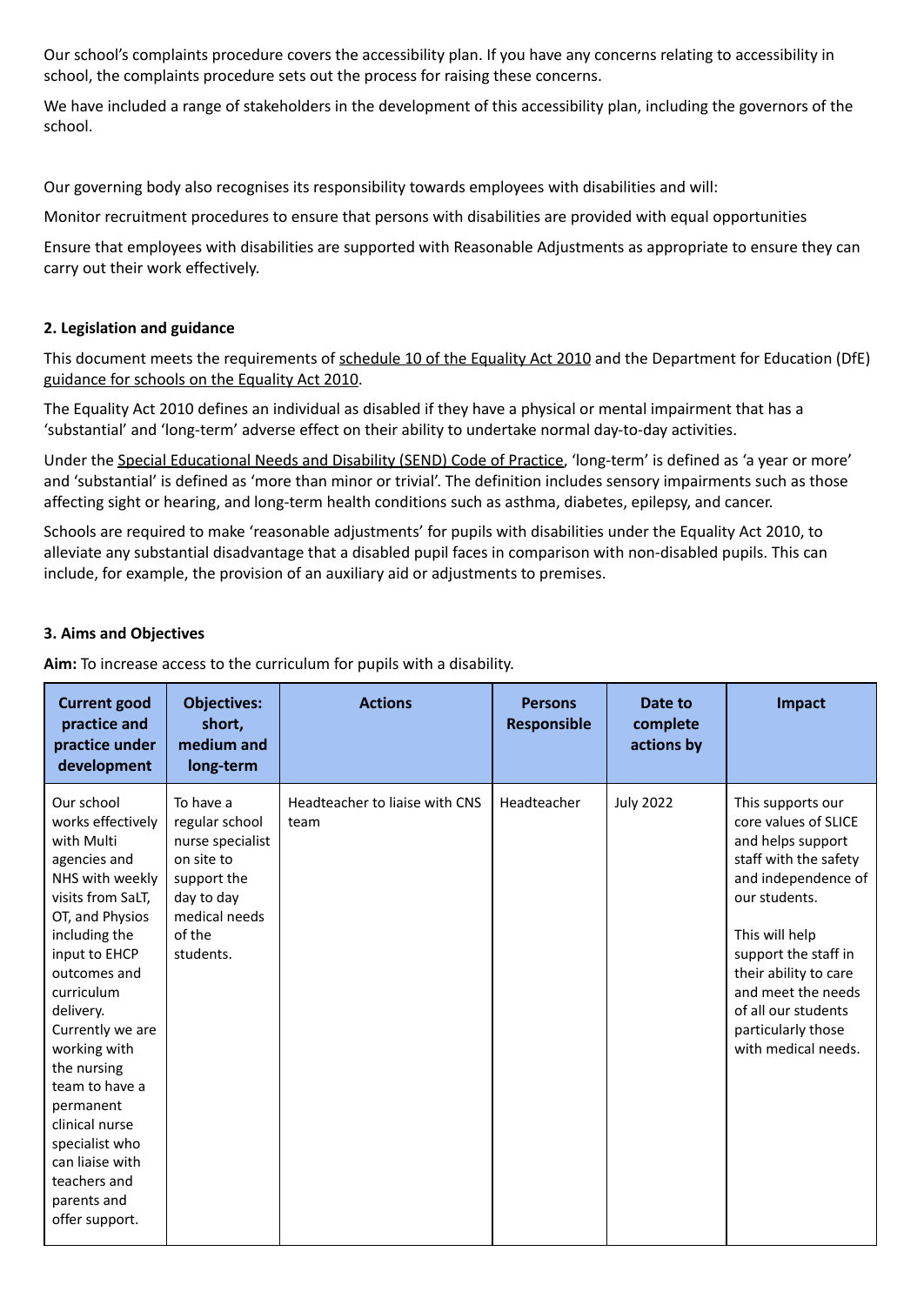| Our school<br>offers individual<br>learning for all<br>pupils. The<br>curriculum is<br>reviewed to<br>ensure it meets<br>the needs of all<br>pupils. We have<br>just established<br>a curriculum<br>that includes<br>three pathways<br>within<br>Fundamental,<br>Enhanced and<br>Generalised.<br>Targets are set<br>and are<br>appropriate for<br>pupils with<br>additional<br>needs, at<br><b>EHCPlan Annual</b><br>reviews | Ensure that the<br>curriculum is<br>utilised<br>effectively<br>across the<br>school and it<br>can effectively<br>measure<br>progress        | Dedicate regular PDM<br>meetings to review the use of<br>the curriculum across the age<br>ranges and pathways.                                                                                                                                | Headteacher                | <b>July 2022</b>                                                                                                | This supports our<br>core values of SLICE<br>and promotes safety,<br>Learning,<br>Independence,<br>Communication and<br>Engagement.<br>The new curriculum<br>will ensure that all<br>our students are<br>assessed effectively<br>and have<br>appropriate next<br>steps. |
|------------------------------------------------------------------------------------------------------------------------------------------------------------------------------------------------------------------------------------------------------------------------------------------------------------------------------------------------------------------------------------------------------------------------------|---------------------------------------------------------------------------------------------------------------------------------------------|-----------------------------------------------------------------------------------------------------------------------------------------------------------------------------------------------------------------------------------------------|----------------------------|-----------------------------------------------------------------------------------------------------------------|-------------------------------------------------------------------------------------------------------------------------------------------------------------------------------------------------------------------------------------------------------------------------|
| We have a<br>school minibus<br>with adapted<br>accessibility for<br>wheelchairs.<br>This is used for<br>regular trips<br>outside of<br>school and for<br>access to other<br>activities such as<br>swimming. We<br>will continue to<br>use this<br>resource to<br>promote<br>learning beyond<br>the classroom                                                                                                                 | To promote<br>more trips<br>beyond the<br>classroom and<br>expand on life<br>skills                                                         | Plan range of trips into the<br>community taking into account<br>any Covid or other restrictions                                                                                                                                              | Teachers and<br><b>SLT</b> | <b>July 2022</b>                                                                                                | This supports our<br>core values of SLICE<br>and promotes safety<br>and independence<br>beyond the<br>classroom.                                                                                                                                                        |
| Excellent<br>outdoor areas<br>are used<br>throughout the<br>day. We are<br>working on<br>planning<br>effective<br>activities and<br>resources that<br>link to pupil's<br><b>ILPs</b>                                                                                                                                                                                                                                         | Staff are<br>engaging<br>effectively with<br>the students.<br>Activities are<br>meaningful<br>and promotE<br>progress<br>towards<br>targets | Staff to be given appropriate<br>direction such as regular<br>reminders on how to plan and<br>continue to maintain effective<br>practice outdoors.<br>Outdoor resources are used to<br>promote progress across all<br>areas of the curriculum | SLT, Teachers              | July 2022: Staff<br>engaging more<br>effectively<br>July 2023:<br>Outdoor<br>resources are<br>used effectively. | This supports our<br>core values of SLICE.<br>Our students will<br>have better<br>provision and<br>learning<br>opportunities<br>outside the<br>classroom. Outdoor<br>areas contribute to<br>all areas of their<br>development.                                          |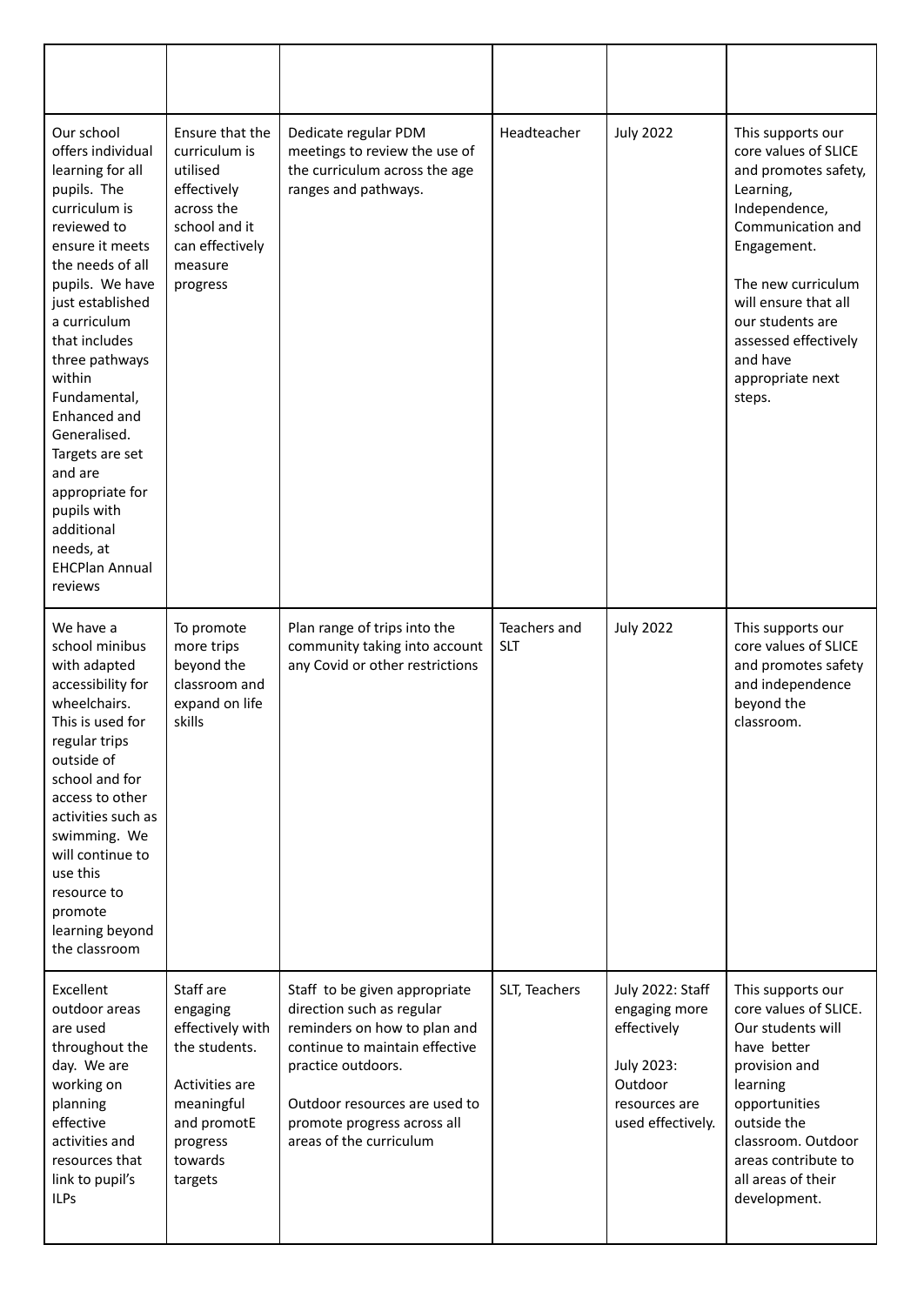**Aim: To improve and maintain access to the physical environment.**

| <b>Current good</b><br>practice and<br>practice under<br>development                                                                                                                                                      | <b>Objectives:</b><br>short, medium<br>and long-term                                                                                         | <b>Actions</b>                                                                          | <b>Person</b><br><b>Responsible</b> | Date to complete<br>actions                                                          | Impact                                                                                                                                                                                                                                        |
|---------------------------------------------------------------------------------------------------------------------------------------------------------------------------------------------------------------------------|----------------------------------------------------------------------------------------------------------------------------------------------|-----------------------------------------------------------------------------------------|-------------------------------------|--------------------------------------------------------------------------------------|-----------------------------------------------------------------------------------------------------------------------------------------------------------------------------------------------------------------------------------------------|
| The secondary site<br>is undergoing<br>improvements to<br>increase space and<br>access to<br>resources. The<br>outdoor area has<br>already undergone<br>improvements<br>with new<br>equipment been<br>added               | Building works at<br>the secondary site<br>are complete<br>Access to<br>resources is<br>improved and<br>resources are used<br>appropriately. | To continue to<br>liaise with building<br>company to ensure<br>works are<br>completed   | SLT and SBM                         | July 2022: works<br>completed<br>2023: Review                                        | This supports our<br>core values of<br>SLICE. This will<br>ensure that our<br>secondary<br>students have<br>access to more<br>resources and<br>better learning<br>environments.<br>This will impact on<br>every area of their<br>development. |
| The Primary site<br>has undergone site<br>improvements,<br>especially seen in<br>KS1 with four new<br>classrooms and<br>facilities being<br>added.<br>The KS2<br>classrooms and<br>toileting facilities<br>need updating. | KS2 students have<br>improved facilities<br>that better support<br>their learning                                                            | To liaise with<br>companies and<br>gather quotes and<br>implement the<br>refurbishments | SLT, SBM                            | 2022: secure<br>quotes<br>2023: start work<br>2024: work<br>completed in KS2<br>area | This supports our<br>core values of<br>SLICE.<br>This will ensure<br>that our KS2<br>students have<br>access to more<br>resources and<br>better learning<br>environments that<br>will impact every<br>area of their<br>development.           |

# **Aim: Improve the delivery of information to pupils with a disability**

| <b>Current good</b><br>practice and<br>practice under<br>development                                                                                                                                                                                 | <b>Objectives:</b><br>short, medium<br>and long-term                                                                                                                                         | <b>Actions</b>                                                                                                                                  | <b>Persons</b><br>Responsible | Date to complete<br>actions | Impact                                                                                                                                                                                                                                               |
|------------------------------------------------------------------------------------------------------------------------------------------------------------------------------------------------------------------------------------------------------|----------------------------------------------------------------------------------------------------------------------------------------------------------------------------------------------|-------------------------------------------------------------------------------------------------------------------------------------------------|-------------------------------|-----------------------------|------------------------------------------------------------------------------------------------------------------------------------------------------------------------------------------------------------------------------------------------------|
| Our school uses a<br>range of<br>communication<br>methods to ensure<br>information is<br>accessible. This<br>includes:<br>• Internal signage<br>• Large print<br>MagniReaders<br>• Pictorial or<br>symbolic<br>representations<br>$\bullet$ Eye gaze | To continue to<br>maintain good<br>communication<br>strategies across<br>the age ranges<br>Staff have<br>appropriate in<br>house training on<br>the different<br>methods of<br>communication | To continue to<br>focus on<br>communication<br>strategies on inset<br>days and review<br>teaching practice<br>on this area across<br>the school | <b>SLT</b>                    | <b>July 2023</b>            | This supports our<br>core values of<br>SLICE, particularly<br>the communication<br>strand.<br>This will ensure<br>that all our<br>students have<br>access to a<br>communication<br>strategy that helps<br>them express<br>themselves<br>effectively. |